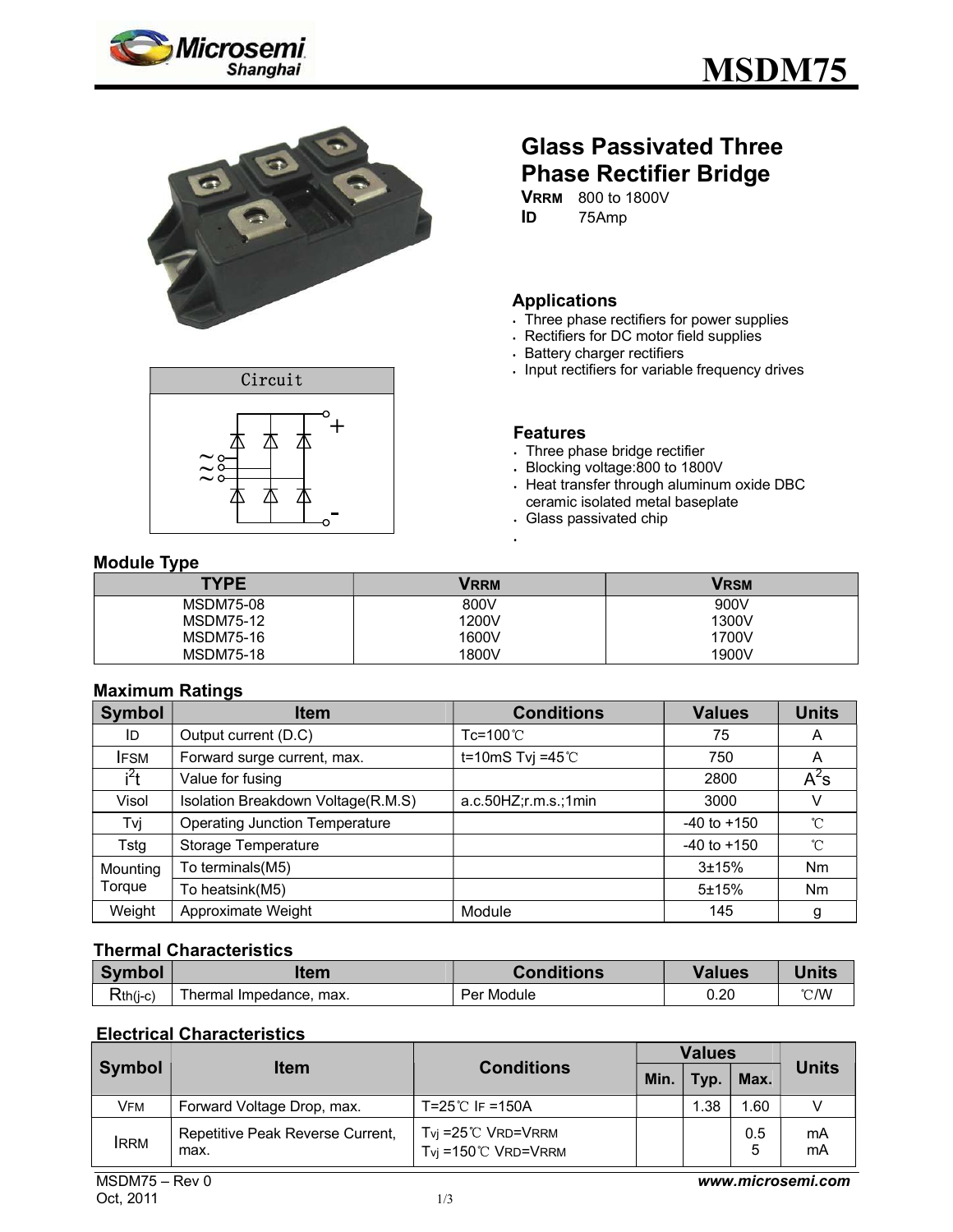



#### **Performance Curves**



**Fig1. Forward Characteristics** 



**Fig3. Transient thermal impedance** 



**Fig5.Forward Current Derating Curve** 



**Fig2. Power dissipation**



**Fig4. Max Non-Repetitive Forward Surge Current**